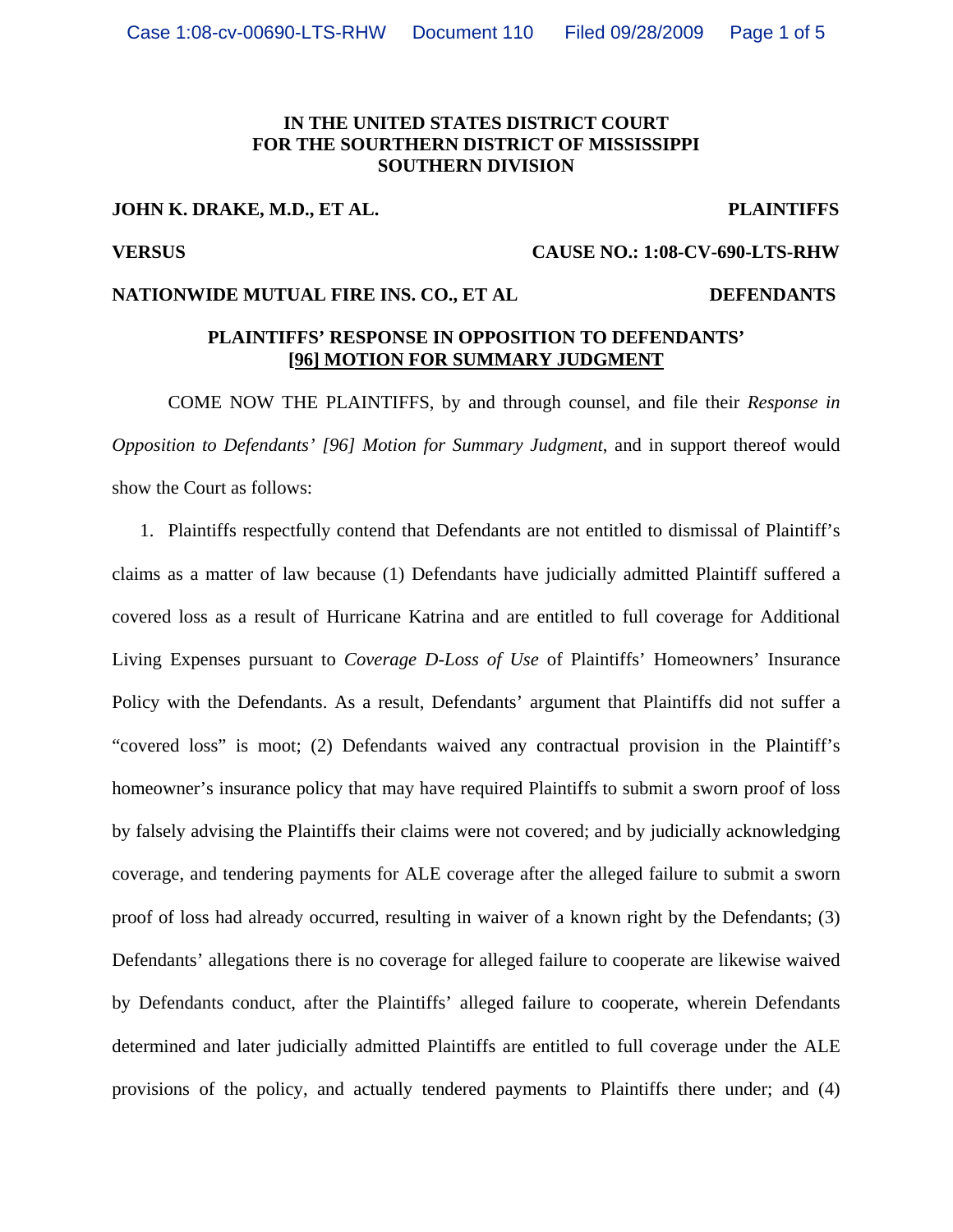Defendants allegations Plaintiffs failed to cooperate would not be ripe for summary judgment in any event because, under Mississippi law, Defendants' allegation that Plaintiffs failed to cooperate presents a jury question and precludes the entry of judgment as a matter of law.

2. Plaintiffs have filed herewith their *Memorandum in Support of Plaintiffs' Response in Opposition to Defendants' [96] Motion for Summary Judgment*. Plaintiffs refer the Court to Plaintiffs' arguments as more fully set forth therein.

3. In addition, in support of Plaintiffs' Response in Opposition to Defendants' [96] *Motion for Summary Judgment*, attached hereto as the following exhibits:

- a. Plaintiffs' Homeowners' Insurance Policy and Declaration Page attached hereto as Cumulative Exhibit 1.
- b. NW-DRA000062 of Plaintiffs' Homeowner's Insurance Policy attached hereto as Exhibit 2.
- c. MWUA Declaration Page attached hereto as Exhibit 3.
- d. NFIP Declaration Page attached hereto as Exhibit 4.
- e. NW-DRA000069 of Plaintiffs' Homeowner's Insurance Policy attached hereto as Exhibit 5.
- f. MWUA payments for wind damage attached hereto as Cumulative Exhibit 6.
- g. NFIP Payments for flood damage attached hereto as Exhibit Cumulative Exhibit 7.
- h. Plaintiffs' Supplemental Answers to First Set of Interrogatories Propounded by Defendants attached hereto as Exhibit 8.
- i. Excerpt of deposition testimony of Charles Higley attached hereto as Exhibit 9.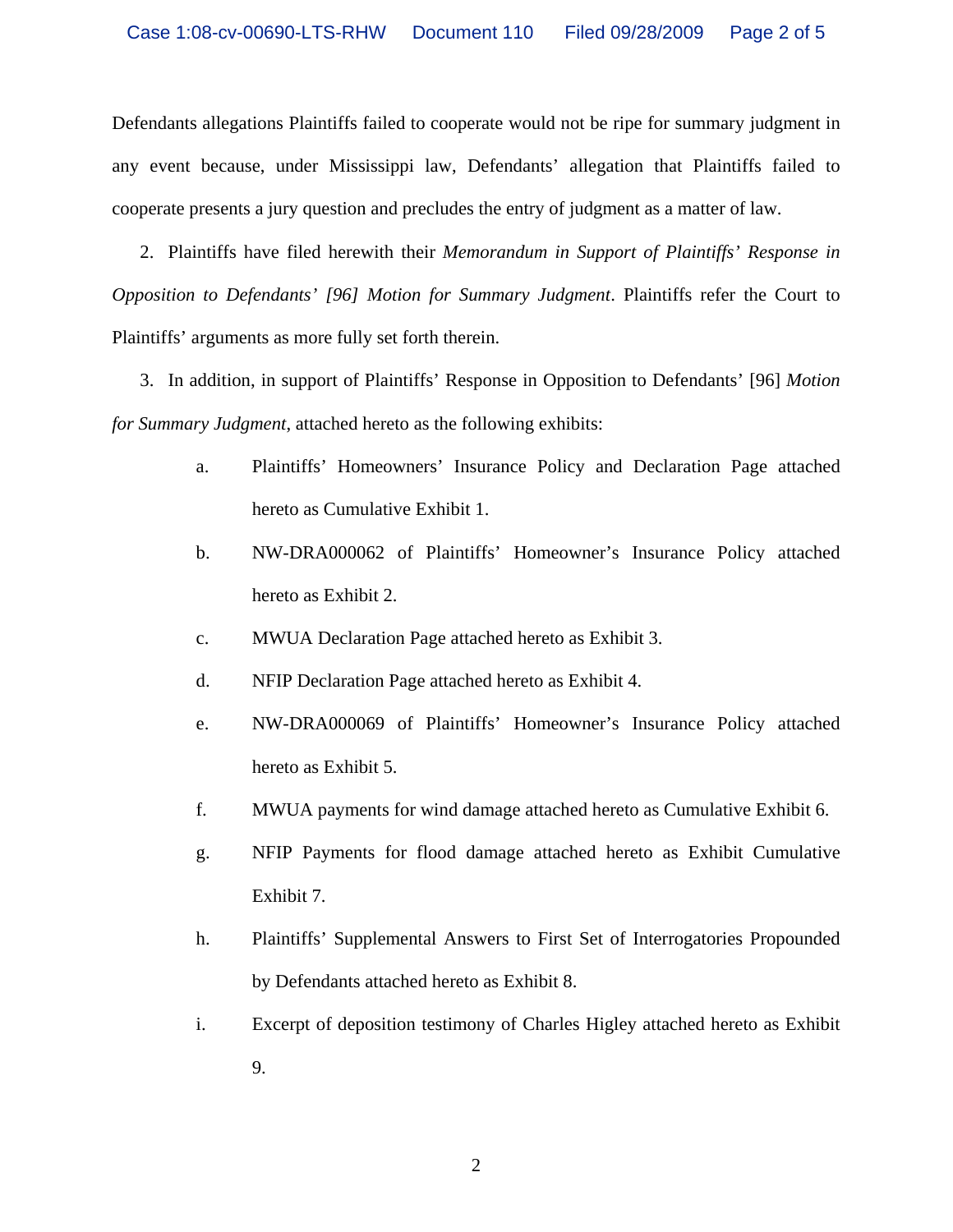- j. Expert Report of Ted L. Biddy, P.E., P.L.S., attached hereto as Exhibit 10.
- k. Defendants' February 6, 2006, denial letters attached hereto as Exhibit 11.
- l. Excerpt of deposition testimony of Plaintiff Deborah Drake attached hereto as Exhibit 12.
- m. Excerpt of deposition testimony of Charles Higley attached hereto as Exhibit 13.
- n. Defendants' internal email correspondence and attachment of Mississippi Insurance Department Bulletin No. 2005-6 attached hereto as Cumulative Exhibit 14.
- o. Excerpt of deposition testimony of Charles Higley attached hereto as Exhibit 15.
- p. Excerpt of Defendants' claims log attached hereto as Exhibit 16.
- q. NW-DRA000078 of Plaintiffs' Homeowners' Insurance Policy attached hereto as Exhibit 17.
- r. Excerpt of Defendants' claims log attached hereto as Exhibit 18.
- s. Excerpts of Defendants' claims log attached hereto as Exhibit 19.
- t. Excerpt of Defendants' claims log attached hereto as Exhibit 20.
- u. Excerpt of Deposition of Charles Higley attached hereto as Exhibit 21.
- v. Partial payment tendered on June 23, 2009, attached hereto as Exhibit 22.

4. As set forth herein and more thoroughly in Plaintiffs' Supporting Memorandum, Plaintiffs respectfully request the Court to deny Defendants' [96] Motion for Summary Judgment.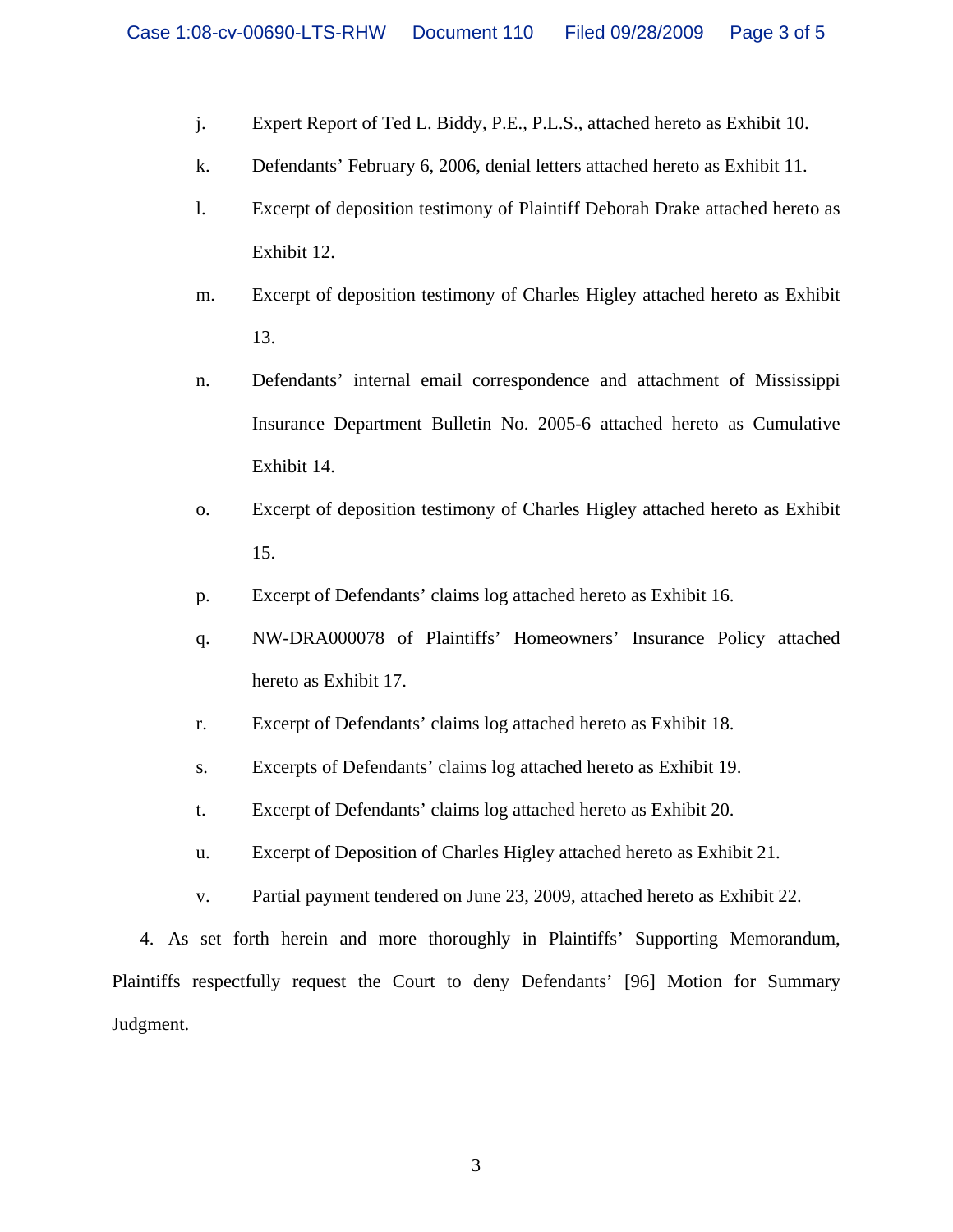WHEREFORE PREMISES CONSIDERED, Plaintiffs respectfully request the Court to

deny Defendants' [96] Motion for Summary Judgment, and any additional relief in favor of the

Plaintiffs deemed appropriate by this Honorable Court.

Respectfully submitted this the 28th day of September, 2009.

 JOHN K. DRAKE, M.D. DEBORAH DRAKE Plaintiffs

By: N. Corban Gunn W. CORBAN GUNN, (MSB #101752)

Clyde H. Gunn, III, (MSB #5074) Christopher C. Van Cleave, (MSB #10796) W. Corban Gunn, (MSB #101752) David N. Harris, Jr., (MSB #100790) CORBAN, GUNN & VAN CLEAVE, PLLC P.O. Drawer 1916 Biloxi, Mississippi 39533 Telephone: (228) 432-7826 Facsimile: (228) 456-0998 corban@cgvclaw.com